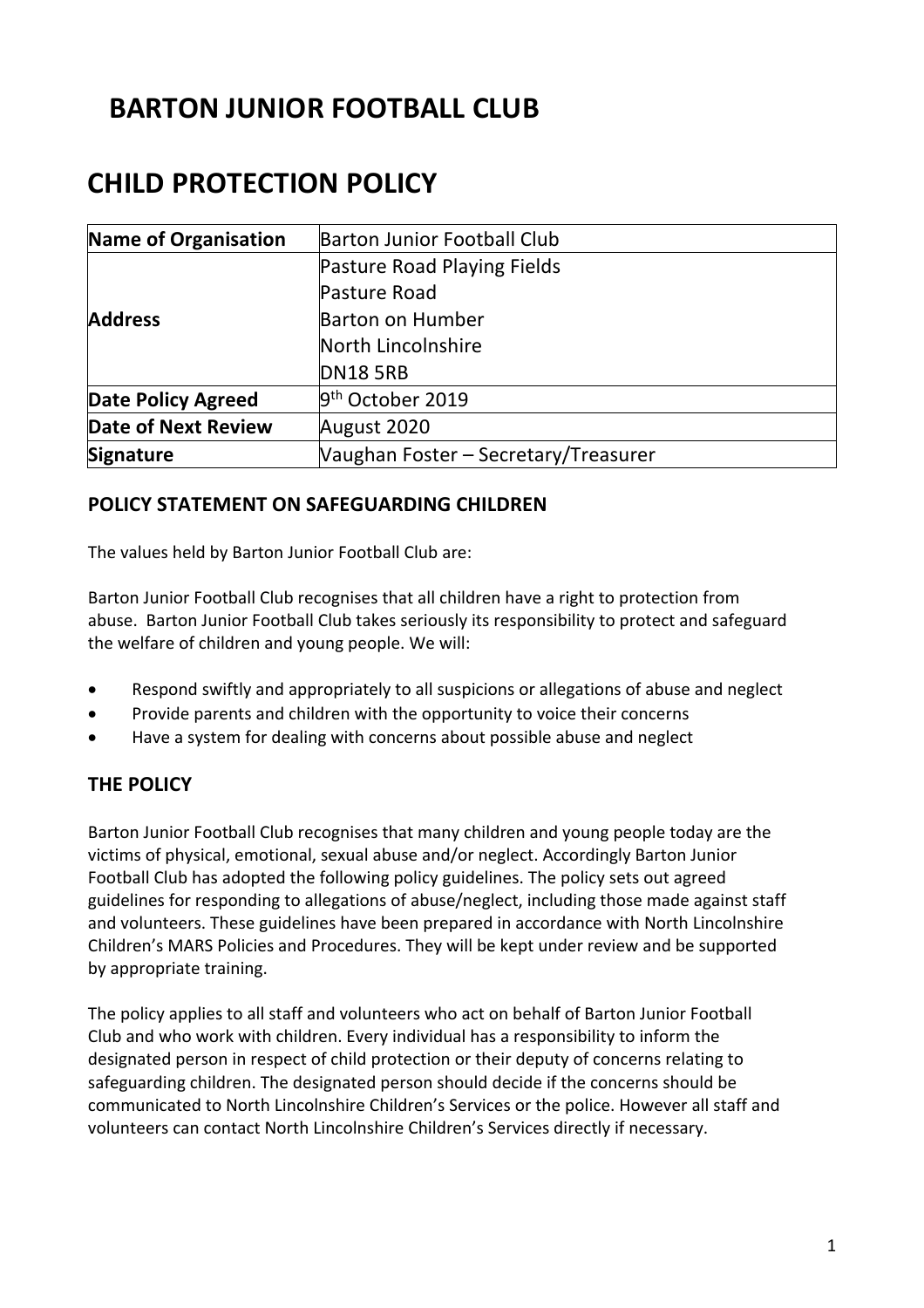# **DEFINITIONS OF ABUSE (Working Together 2018)**

A concern should be raised if any of the following circumstances have or are happening to a child:

- Physical abuse
- Emotional abuse
- Sexual abuse (including Child Sexual Exploitation)
- Neglect

#### **PHYSCIAL ABUSE**

A form of abuse which may involve hitting, shaking, throwing, poisoning, burning or scalding, drowning, suffocation or otherwise causing physical harm to a child. Physical harm may also be caused when a parent or carer fabricates the symptoms of, or deliberately induces, illness in a child.

#### **EMOTIONAL ABUSE**

The persistent emotional maltreatment of a child such as to cause severe and persistent adverse effects on the child's emotional development. It may involve conveying to a child that they are worthless or unloved, inadequate, or valued only insofar as they meet the needs of another person. It may include not giving the child opportunities to express their views, deliberately silencing them or 'making fun' of what they say or how they communicate. It may feature age or developmentally inappropriate expectations being imposed on children. These may include interactions that are beyond a child's developmental capability, as well as overprotection and limitation of exploration and learning, or preventing the child participating in normal social interaction. It may involve seeing or hearing the ill-treatment of another. It may involve serious bullying (including cyber bullying), causing children frequently to feel frightened or in danger, or the exploration or corruption of children. Some level of emotional abuse is involved in all types of maltreatment of a child, though it may occur alone.

#### **SEXUAL ABUSE**

Involves forcing or enticing a child or young person to take part in sexual activities, not necessarily involving a high level of violence, whether or not the child is aware of what is happening. The activities may involve physical contact, including assault by penetration (for example, rape or oral sex) or non-penetrative acts such as masturbation, kissing, rubbing and touching outside of clothing. They may also include non-contact activities, such as involving children in looking at, or in the production of, sexual images, watching sexual activities, encouraging children to behave in sexually inappropriate ways, or grooming a child in preparation for abuse (including via the internet). Sexual abuse is not solely perpetrated by adult males. Women can also commit acts of sexual abuse, as can other children.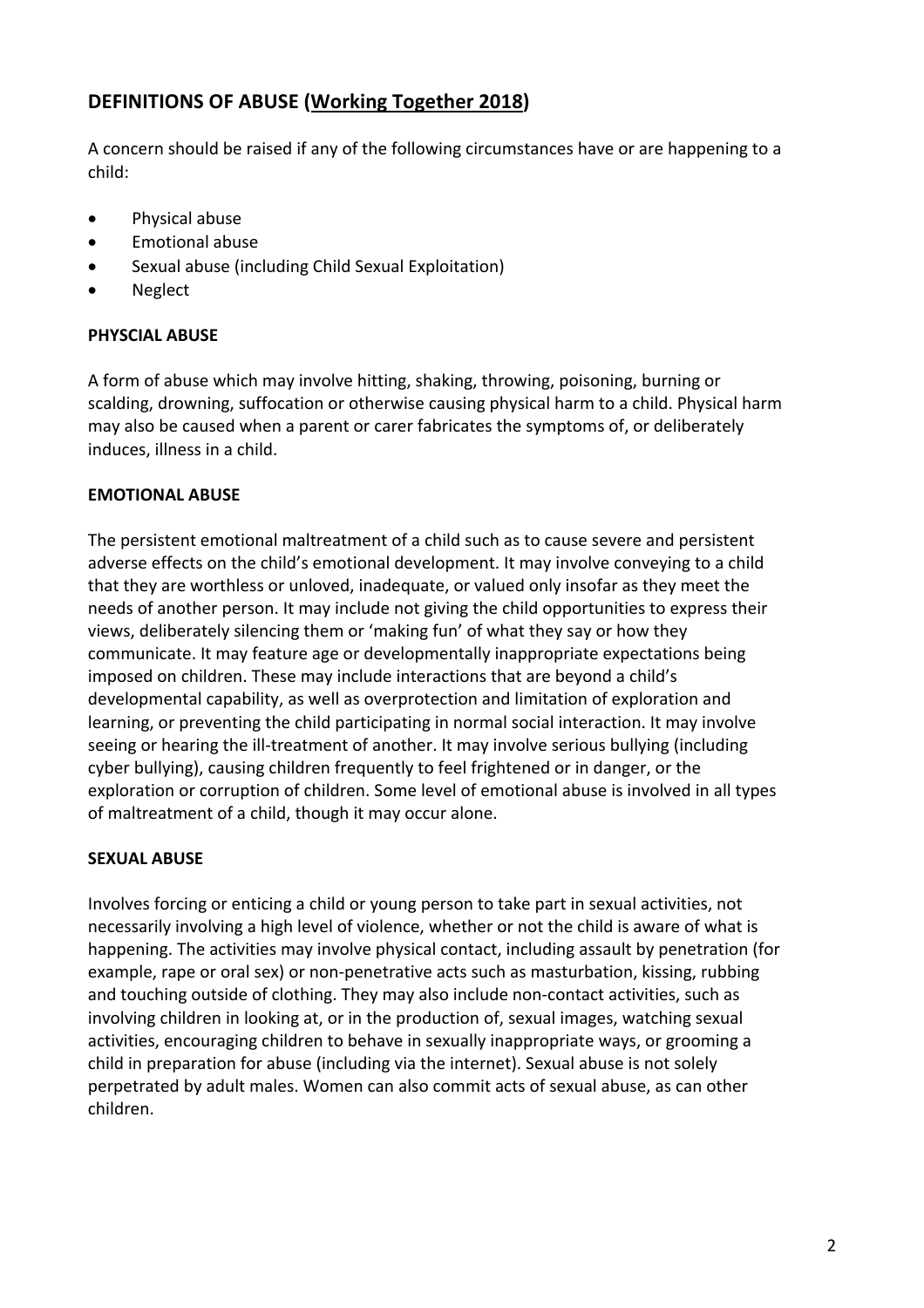#### **CHILD SEXUAL EXPLOITATION**

Child sexual exploitation is a form of child sexual abuse. It occurs where an individual or group takes advantage of an imbalance of power to coerce, manipulate or deceive a child or young person under the age of 18 into sexual activity (a) in exchange for something the victims needs or wants, and/or (b) for the financial advantage or increased status of the perpetrator or facilitator. The victim may have been sexually exploited even if the sexual activity appears consensual. Child sexual exploitation does not always involve physical contact; it can also occur through the use of technology.

## **NEGLECT**

The persistent failure to meet a child's basic physical and/or psychological needs, likely to result in the serious impairment of the child's health or development. Neglect may occur during pregnancy as a result of maternal substance abuse. Once a child is born, neglect may involve a parent or carer failing to:

- Provide adequate food, clothing and shelter (including exclusion from home or abandonment);
- Protect a child from physical and emotional harm or danger;
- Ensure adequate supervision (including the use of inadequate caregivers); or
- Ensure access to appropriate medical care or treatment

It may also include neglect of, or unresponsiveness to, a child's basic emotional needs.

# **WHAT YOU SHOULD DO IF YOU SUSPECT ABUSE**

- 1. You must report concerns as soon as possible to Kirsty Jenkins Designated Child Welfare Officer on 07960 072785 who is nominated by Barton Junior Football Club to act on their behalf in referring allegations of suspicions of abuse or neglect to North Lincolnshire Children's Services. In the absence of the designated person, the matter should be brought to the attention of the deputy designated person Vaughan Foster on 01652 635611 or 07543 659546 If it is an emergency, and the designated person(s) cannot be contacted, then North Lincolnshire Children's Services or the police should be contacted at the numbers given below. For further information, see *Helping Children and Families (Threshold Document 2016-2020)* and Children's MARS Policy and Procedures Assessing Need and Providing Help.
- 2. If the suspicions relate to the designated person, then the deputy, North Lincolnshire Children's Services or the Police should be contacted.
- 3. Suspicions should not be discussed with anyone, other than those named above.
- 4. It is the right of any individual to make direct referrals to North Lincolnshire Children's Services. However this policy should be followed where possible.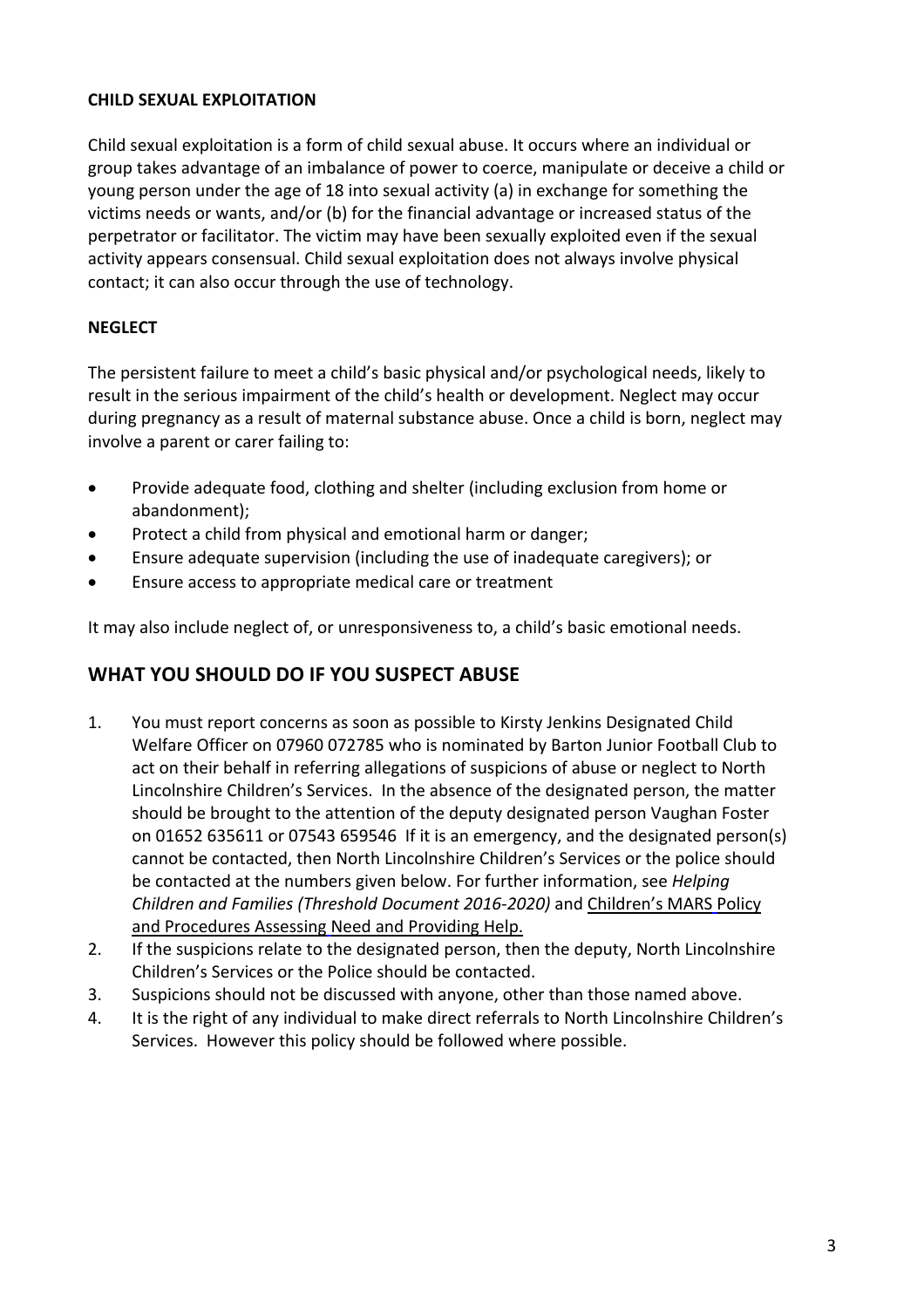# **RECORDING**

- 1. Write down exactly what the child has said in their own words. Write down the conversation held, where it was held, when and what was happening beforehand. Alternatively write down what you have observed, details of any witnesses, location, and your specific concern if you believe that a child has been abused or neglected. Record dates and times of the events and when the record was made. Keep all notes secure.
- 2. Report your discussion as soon as possible to the designated person.
- 3. Allegations against staff or volunteers will be investigated following local procedures. For further information see the Children's MARS Managing Allegations procedures

## **MAINTENANCE OF RECORDS**

Barton Junior Football Club will keep records of any complaint received. All records are held by the Child Welfare Officer They will be retained and stored by the said Welfare Officer

# **E SAFEGUARDING AND ACCEPTABLE USE POLICY FOR ELECTRONIC EQUIPMENT**

No electronic equipment is owned or held by Barton Junior Football Club

### **WHISTLE BLOWING PROCEDURES**

Barton Junior Football Club is committed to the highest possible standards of openness, probity and accountability. In line with that commitment the Club encourages members and others with serious concerns about any aspects of the Club's work to come forward and voice those concerns. It is recognised that certain cases will have to proceed on a confidential basis.

The Secretary will designate a senior member of the Club to investigate the concerns and to submit a report on the matter.

The report will be discussed with the individual(s) concerned and if no satisfactory conclusion reached it will be forwarded to the Lincolnshire Football Association. They will review the case and forward any decision to the person(s) concerned.